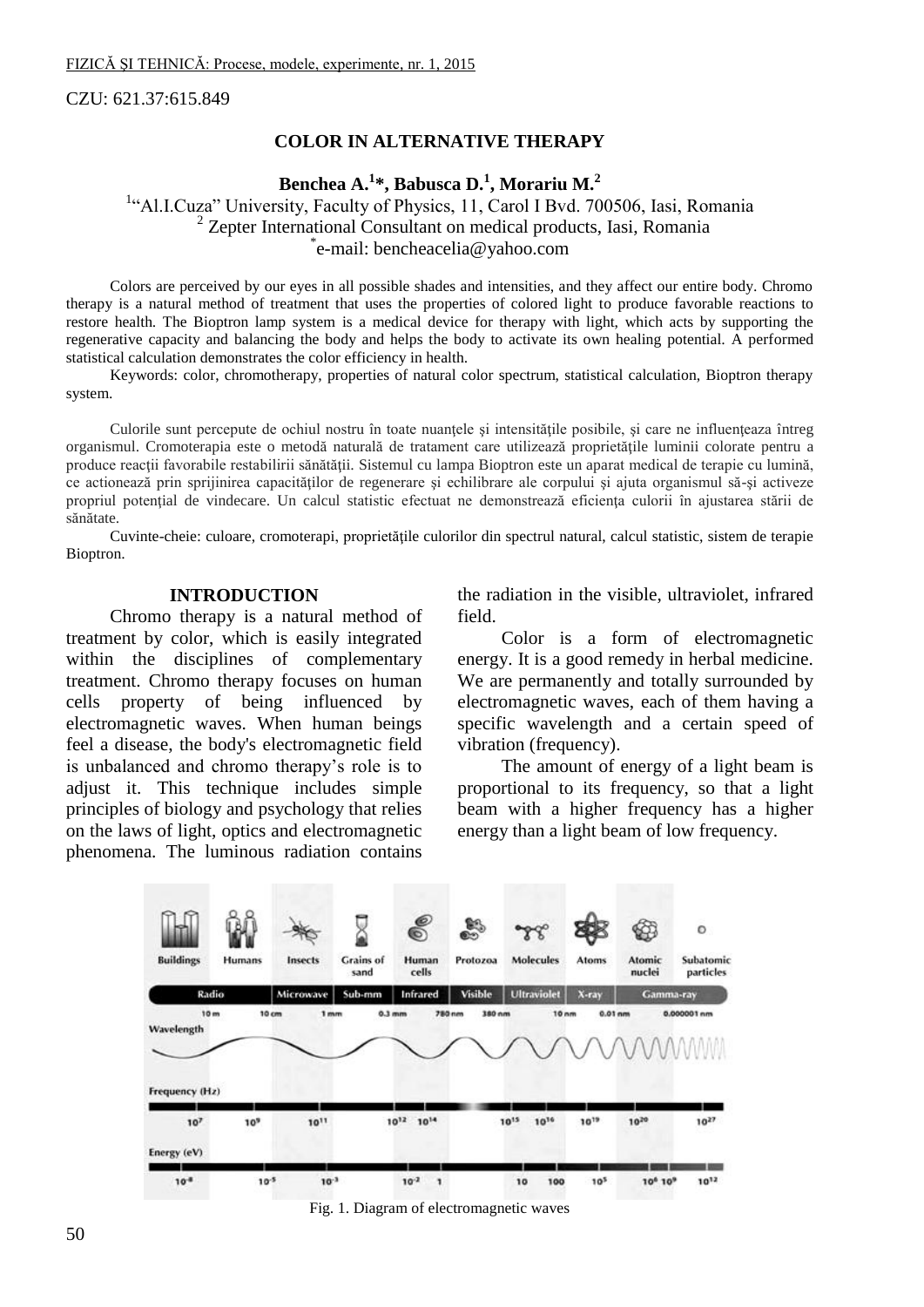The spectrum of colors and their meanings are concerns of chromo therapy, this one being another approach and treatment of body found in deadlock.

Chromo therapy is a set of techniques that uses the properties of colored light aimed to produce adverse psychological adjustment and health recovery.

The colors are divided into: warm colors (red, orange, yellow, brown), cold colors (blue, green, purple), neutral colors (white, brown, beige). Warm colors, increase the energy flow and invigorate the tissues, stimulating blood circulation. Cold colors, slow the energy flow for inflammatory diseases and relaxation. Neutral colors, clean the energy drain, while mixed colors are regenerating, nourishing and healing. The complementary colors occur interest from optical point of view for getting other colors than the combined ones.

| 1 4010 1.1 1014 01 00101 |        |                     |                      |  |  |
|--------------------------|--------|---------------------|----------------------|--|--|
| Nr.                      | Color  | Wavelength range    | Frequency range      |  |  |
|                          | red    | $\sim 625 - 740$ nm | $\sim$ 480 – 405 THz |  |  |
| ◠                        | orange | $\sim$ 590 – 625 nm | $\sim 510 - 480$ THz |  |  |
| $\mathbf{\Omega}$        | yellow | $\sim$ 565 - 590 nm | $\sim 530 - 510$ THz |  |  |
|                          | green  | $\sim$ 520 – 565 nm | $\sim$ 580 – 530 THz |  |  |
|                          | indigo | $\sim 500 - 520$ nm | $\sim 600 - 580$ THz |  |  |
|                          | blue   | $\sim$ 430 – 500 nm | $\sim$ 700 – 600 THz |  |  |
|                          | violet | $\sim$ 380 – 430 nm |                      |  |  |

In the  $17<sup>th</sup>$  century, scientists were able to decompose the light rays by using a prism due to Isaac Newton, eminent physician. When the white light passes through a prism the decomposition into components that make up

the natural color spectrum (ROGVAIV): red, orange, yellow, green, blue, indigo and violet (the 7 primary colors of the rainbow) takes place.



Fig. 2. Electromagnetic spectrum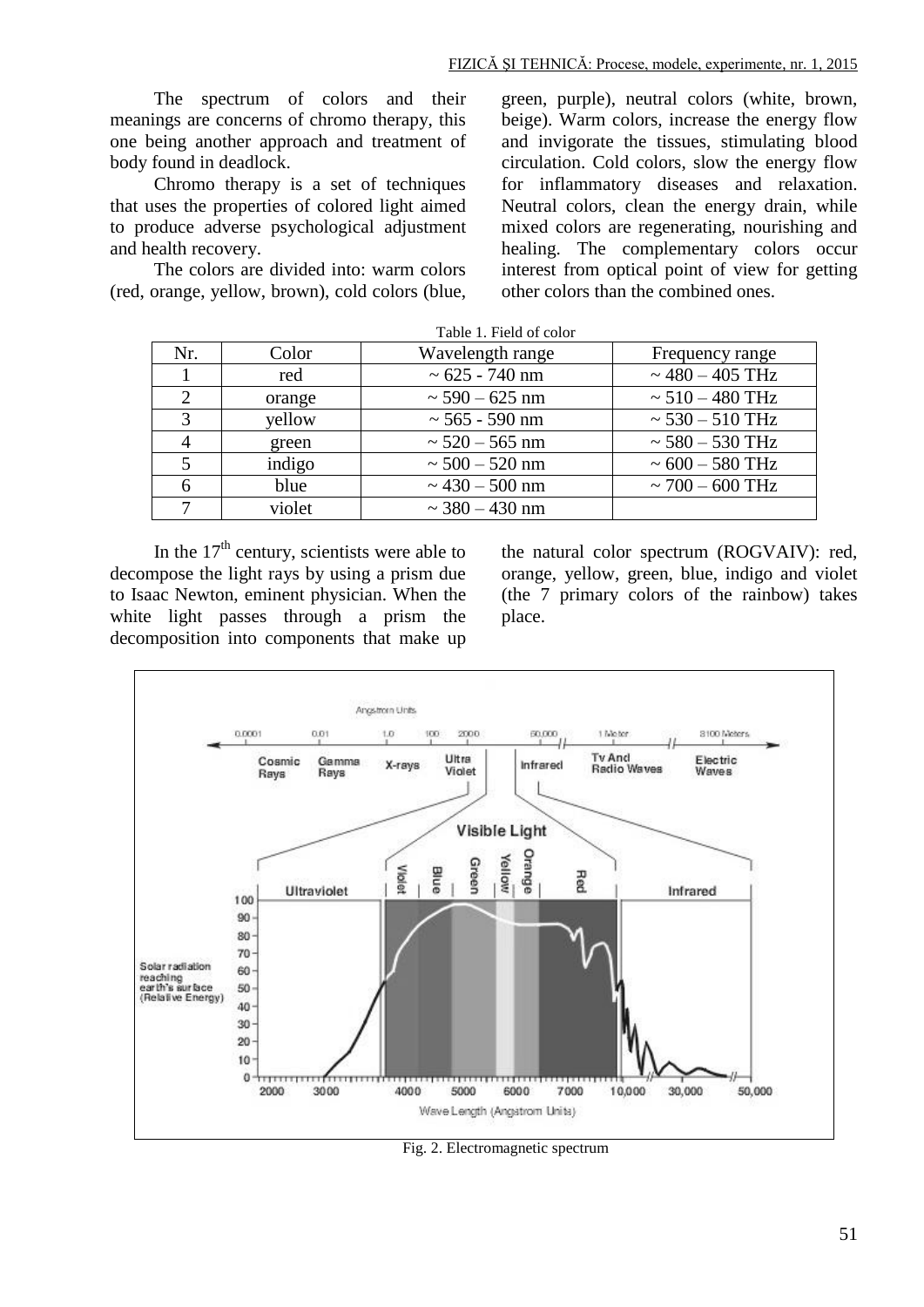Each of these colors is a monochromatic electromagnetic radiation, which has a certain frequency and wavelength and carries specific information, generating molecular effects in living structure.

The color therapy is based on the colors of the rainbow, which has been existing since ancient Egypt [1]. Chromotherapy targets the energy rebalancing the body and health, and the effects of colors action on the human body which can be set up by following certain functional and biochemical parameters before and after applying this natural therapy.

Our entire existence is full of colors' presence. It is useful to know the effects of each color on human being [2]. The experimental researches let us to understand that human being is not indifferent to the coloristic call coloristicii in the affective sphere, in the mood and in terms of health.

Colors are perceived by our eyes in all possible shades and intensities, being around us they acts on the brain, endocrine glands and release of hormones or other organic substances in the body, thus contributing to harmonize / harmonization or on the contrary, to psychical disorder influenced then in somatic. The disease symptoms are a sign of a lack or improper use of color and light by the cells and organs of the human body, due to factors such as lifestyle, environment. This imbalance can be corrected using the 366 frequency selective color.

 Each color emits specific vibrations that affect living cells. The eyes are among the most sensitive organs exposed to colored rays, because they turn them into signals that are then decoded in the brain. But the light traverses / penetrates the skin, the muscles as well and even the skeleton, triggering chemical changes of the tissues. The human body receives waves of different colors, which have the ability to nourish and heal.

Chromotherapy is based on the fact that psychological functions respond to different colors [3]. Pineal glands (attached to the brain) control the daily rhythm of life. When light enters our eyes / skin, it crosses the neurological pathways towards the pineal glands. Different colors (wavelengths and different frequencies) are connected to certain areas of the body and have various effects on physical and mental functions.

The eye and the human brain processes and decode the received information and manage to determine the color of the reflected rays transmitted through the object. The luminous receptors are those which transmit the information from the eye to the brain and plays an important role in the creation and perception of color sensation.

Chromotherapy can be used with other complementary therapies (aromatherapy, massage, and other) [4]. As practical methods for applying color therapy we can remember:

*The sunlight focusing on the affected area* – the partial or total exposure of the body to the sun exposure, the body being completely naked for 20 minutes.

*The use of "rainbow water " -* water is kept in a colored container and exposed to the sun or to a source of colored rays at 20º.

*"Breathe of colors"* - normal breathing, but imagining that the air is colored.

*Colored light* – the white light passes through colored filters and is directed to parts of the body or to the entire body. The source of light can be a photographic lamp to which colored filters can be differently applied or a slide projector bulb of 150-400 watts to which a colored filter is adjusted.

*Watching a color* - or flashes of colored lights are made for 30-60 minutes sitting down in silence or listening to a proper song.

*Garments* - certain colors of garments filter the light and the body absorbs it. Choosing the right shade of the garment can improve both mood and health problems.

*Consumption of colored food* - added in our diets it produces certain reactions in the body, nutritionists say that, according to color foods can improve the digestion, appetite and mood, chromo therapeutic people say that when we eat a certain food, the body absorbs the nutritive substances it contains, as well as their color and energy.

*Using colored semiprecious stones* which besides their intrinsic properties and they provide a path to spiritual healing through the colors they display.

*Interiors color*- finding adequate colors for rooms can lead to the improvement of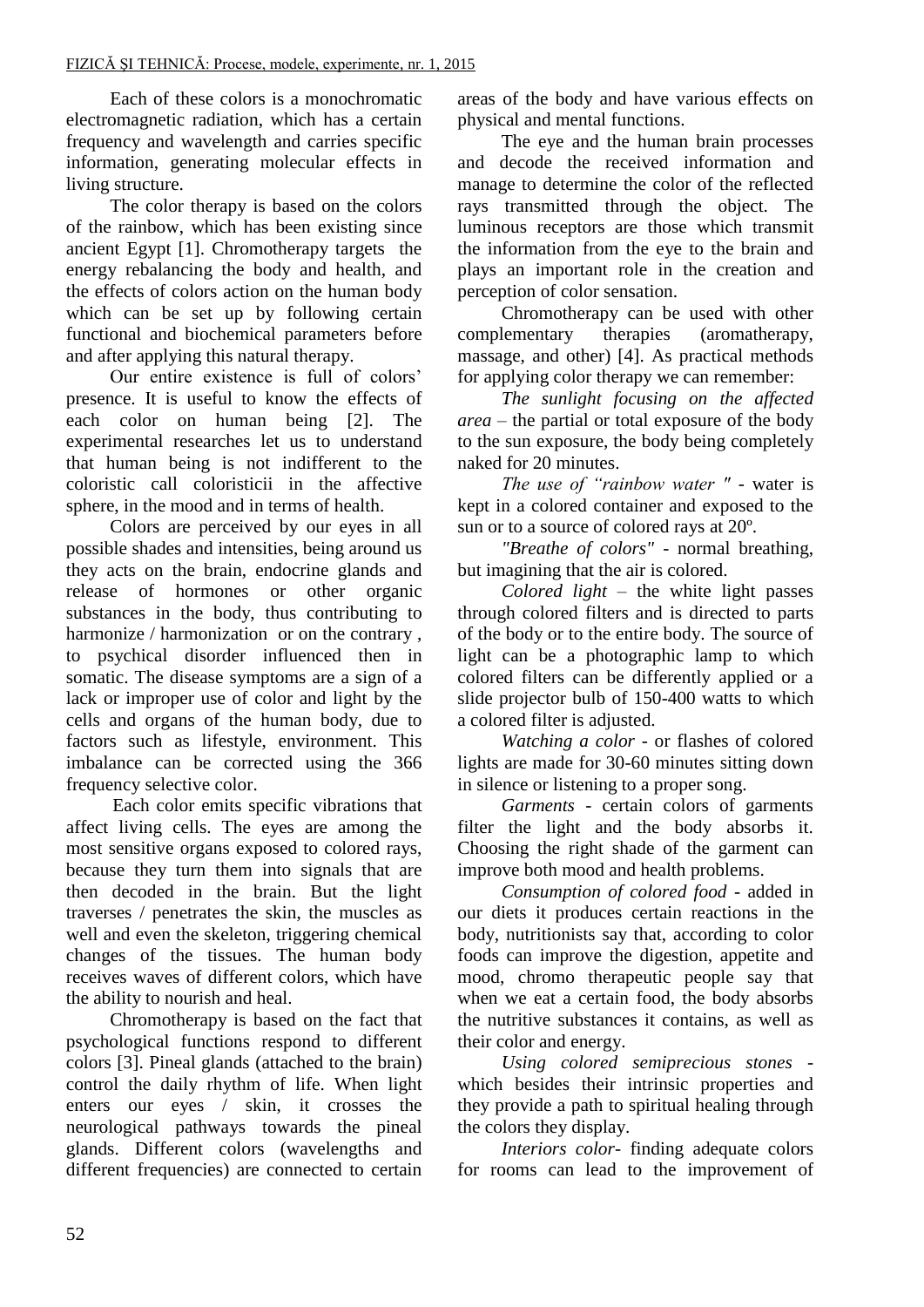mood, of the yield at the working place and of health.

*Inner view/ visualization* - is a method of treatment which is based on the power of concentration, the person who is suffering from a disease should imagine a ball of colored light/ a colored light sphere that surrounds the affected organ or the entire body.

*Laser* - is a particular form of chromo therapy and relies on the use of colors through their specific wave lengths (radio waves).

The Prescription of the colored light is indicated especially in cases of: premature skin aging, mental instability, power failure, fatigue, depression, anxiety, insomnia, obesity, immune deficiencies, attention disorders, menstrual disorders, decreases of libido, headache, swelling of extremities, abuse of drugs, suicidal tendencies, joint problems, fractures, burns, wounds etc.

Color therapy has been used since the Middle Ages, when the medicine men were appealing to colors to cure various emotions, illnesses or diseases. Thousands of years ago, in the Far East, China and India, filters of different colors obtained from plant pigments were used to treat various diseases.

Chromo therapy or color therapy has been practiced since ancient times (Heliopolis, Egypt, Iran, India, China) and people have acknowledged the healing properties of colors and they have expressed them in different ways.

Hippocrates, the great physician of antiquity (and scientist), was a resolute supporter of the therapeutic effect of sunlight, in which all colors are present.

Even the great oriental healer Avicenna (980-1037 AD), in one of the 450 of his works, treats the influence of color on mood, and health [5].

# **CHARACTERIZATION AND USE OF COLOR**

Chromo therapy is used as a helpful method of treatment and specialists who use it acknowledge that it contributes to the improvement of suffering by influencing directly or indirectly certain organs, by influencing the patient's psyche and mind. It is

important to know, according to the disease, what color will be beneficial for healing.

**Red** is considered a universal stimulant, it is the color of passion and optimism, it enhances the activity of any kind, it is the strongest color, the color of fire, blood and force of life. Due to its effects, for therapeutic use, moderate doses of red blue and green are generally recommended. Applying the red monochromatic light, speeds scarring and tissue healing are hurried up.

*Indications*: anemia, physical weakness, mental depression, rheumatic pain, fatigue, paralysis, tuberculosis, respiratory (bronchitis, colds), stress, blood disorders (poor circulation, hypotension), constipation, diseases related to the endocrine system, impotence.

*Contraindications*: inflammatory states, emotional disorders, hypertension, it is gradually used to choleric, irritable and stressed persons, color excess may cause conjunctivitis, fever.

**Orange** is considered the most intense color, a mixture of physical plan (red) with the mental plan (yellow). It is the color of heat, sensuality and emotions, it indicates optimism, cheerfulness, courage, love and fidelity, vitality, joy, ambition and lust for life balance. The electro-magnetic energy of orange color is on the same frequency vibration with the DNA chain (regenerating effect, anticancer).

*Indications:* in anxiety, depression, hypothyroidism, kidney and lungs diseases, spleen disorders, pancreas, nutrients assimilation, asthma, bronchitis, colds, epilepsy, gallstones, gout, tumors, menstrual disorders, fatigue, kidney diseases, rheumatism stress, disappointment, pessimism, fear, sexual disorders, overcoming inhibitions

*Contraindications*: to people under stress, senile dementia, asthma, hysteria, spasmophilia, hallucinations, it develops problems, disturbances in the small intestine and colon (constipation). Used in excess or incorrectly, it may generate extravagance, worries, vanity, unjustified fear, excessive emotion, memory problems and excessive culpability, excessive modesty, frustration, repression of natural intentions.

**Yellow** is the warmest, the most expansive, the most animated and the most cheerful, it is the sunlight, it invokes gold,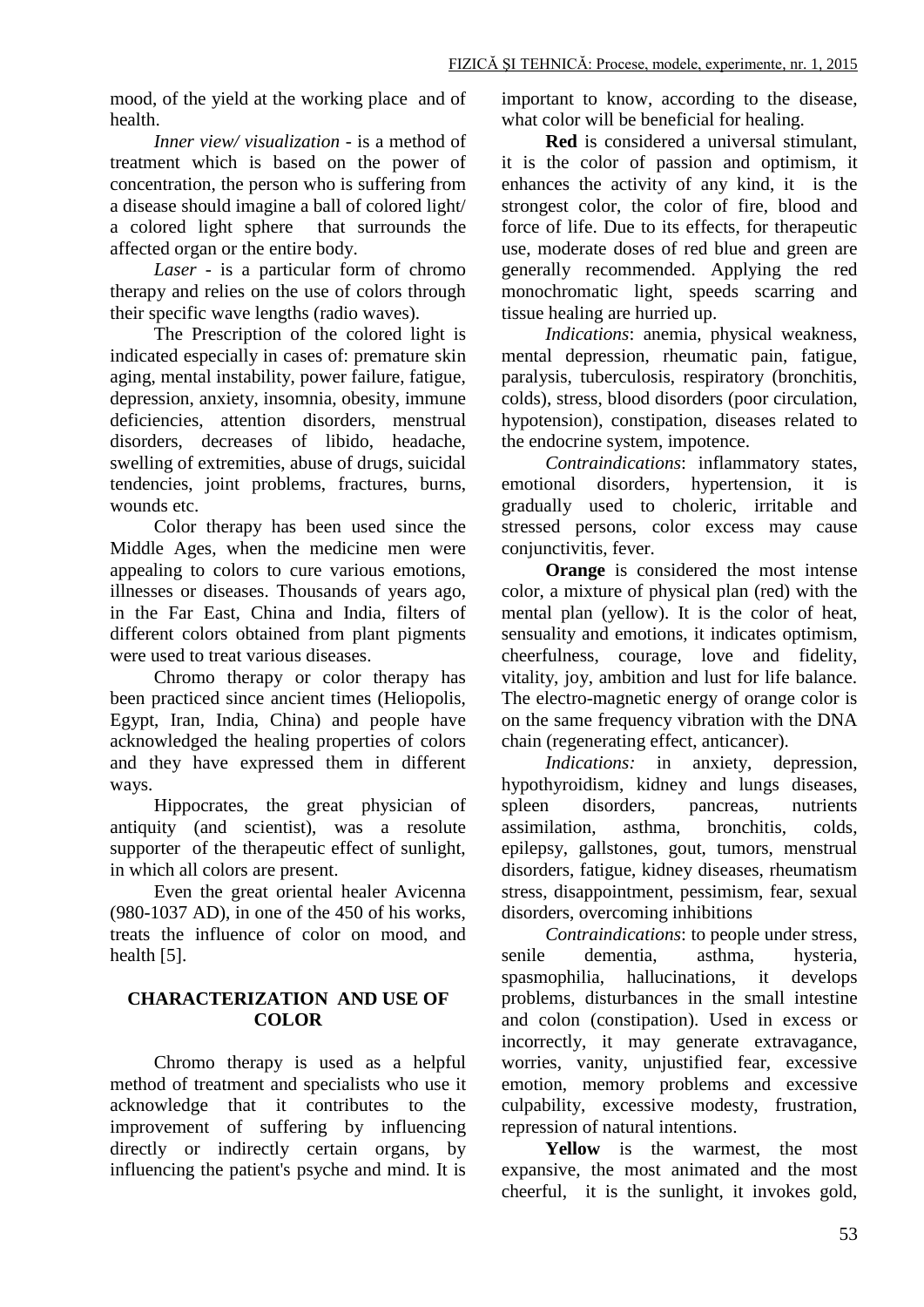brilliance, energy, warmth, life, divinity, it causes mental activity, intelligence, wisdom, harmony, exaggerated analytical spirit.

*Indications*: in liver diseases, gallbladder disease, bloating, flatulence, cellulitis, colitis, constipation, diabetes, dyspepsia, eczema and skin disorders, edema, nervous exhaustion, spleen, small intestine, hemorrhoids, indigestion, headache, paraplegia, it strengthens the muscles and facilitates the digestive functions in psycho-neurosis.

*Contraindications*: fever, inflammation, heart palpitations, delirium, super-excitation. Prolonged or improper use leads to acidity, ulcer, cirrhosis, cramps or hemorrhoids, feelings of helplessness and anxiety, greed, predisposition to poor digestion.

**Green** is a soothing, mediator color, situated between hot and cold, it facilitates nerve disconnection, it symbolizes life, growth and rebirth, faith and healing, kindness and reconciliation, love, joy and optimism, color balance and self-control.

*Indications*: asthma, back pain, colds, cramps, erysipelas, fatigue, fever, heart disease, liver disease, hypertension, irritability, laryngitis, malaria, cancer, neuralgia, neurological disorders, sleepiness, ulcers, venereal diseases, neuroses.

*Contraindications*: The rejection of green color indicates, stiffness, inadequacy, intolerance, fanaticism, hostile reactions, jealousy, envy. Used in excess or green color indicates insecurity, greed, lack of self confidence, hate, lie.

**Blue** is the coldest and the purest of colors, it is the most immaterial of colors. It is a relaxing, soothing color with effect on the nervous system. It increases the rate of metabolic reactions and it is used in wound healing. Blue is the color of transcendent wisdom, harmony, clarity.

*Indications*: disturbances, to hyperactive children, gingival abscesses, toothache, throat diseases, throat pain, goiter, thrush, burns, colic, biliary crisis, nervous disorder, diarrhea, dysentery, headache, epilepsy, fever, chills, hemorrhoids, cholera, jaundice, inflammation of the intestines, eyes, sunstroke, insomnia, hysteria, menstrual pain, measles, pruritus, palpitation, rheumatism, spasms, wounds,

infections with bacteria and viruses, vomiting, insects stings, hot flashes (menopause).

*Contraindications*: scarlet fever, pathological thirst, stress.

**Indigo/purple** is a dark blue, the combination of intuitive intelligence and spirituality, expressing the wish for knowledge and finding the truth, attraction to paranormal (clairvoyants, healers), sense of responsibility, developed intuition, it purifies and calms, it influences seeing, sinuses and cerebral hemispheres.

*Indications*: in appendicitis, asthma, bronchitis, cataracts, seizures, delirium tremens, dyspepsia, deafness, eye disease, hyperthyroidism, nose bleedings, paralysis, pneumonia, tonsillitis, whooping cough, migraines, sinusitis, obesity, dementia, hallucinations, rheumatism, in obsessions.

*Contraindications:* used in excess it indicates the absence of spiritual concerns, lack of faith, paranoia, neurological and genetic disturbances, and intense erotic imagination.

**Violet** is the last color of the rainbow, it is related to spirituality and religion, it harmoniously combines the mental with the emotional, the physical with the spirit. It is a sacred and noble color, resulting from the combination of dark blue (desire / wish for knowledge) and red (dynamism).

*Indications*: in bladder diseases, and kidney cancer, abnormal bone growth, cerebrospinal meningitis, concussion, cramps, epilepsy, mental disorders, neuralgia, rheumatism, sciatica, skin diseases, tumors, neurosis, it improves digestion.

*Contraindications*: people suffering from neuroses or other psychiatric disorders. Rejecting this color is means disappointment, neglect ion, fear of socialization, obsession, disillusion, spiritual involution, carrying off faith.

# **EXPERIMENTAL METHOD AND STATISTICAL**

Bioptron Light Therapy System [6] is a medical device with light therapy, so that the emission of light by Bioptron such issue is similar to the part of electromagnetic spectrum produced by the sun, but that does not contain ultraviolet radiation. Bioptron acts by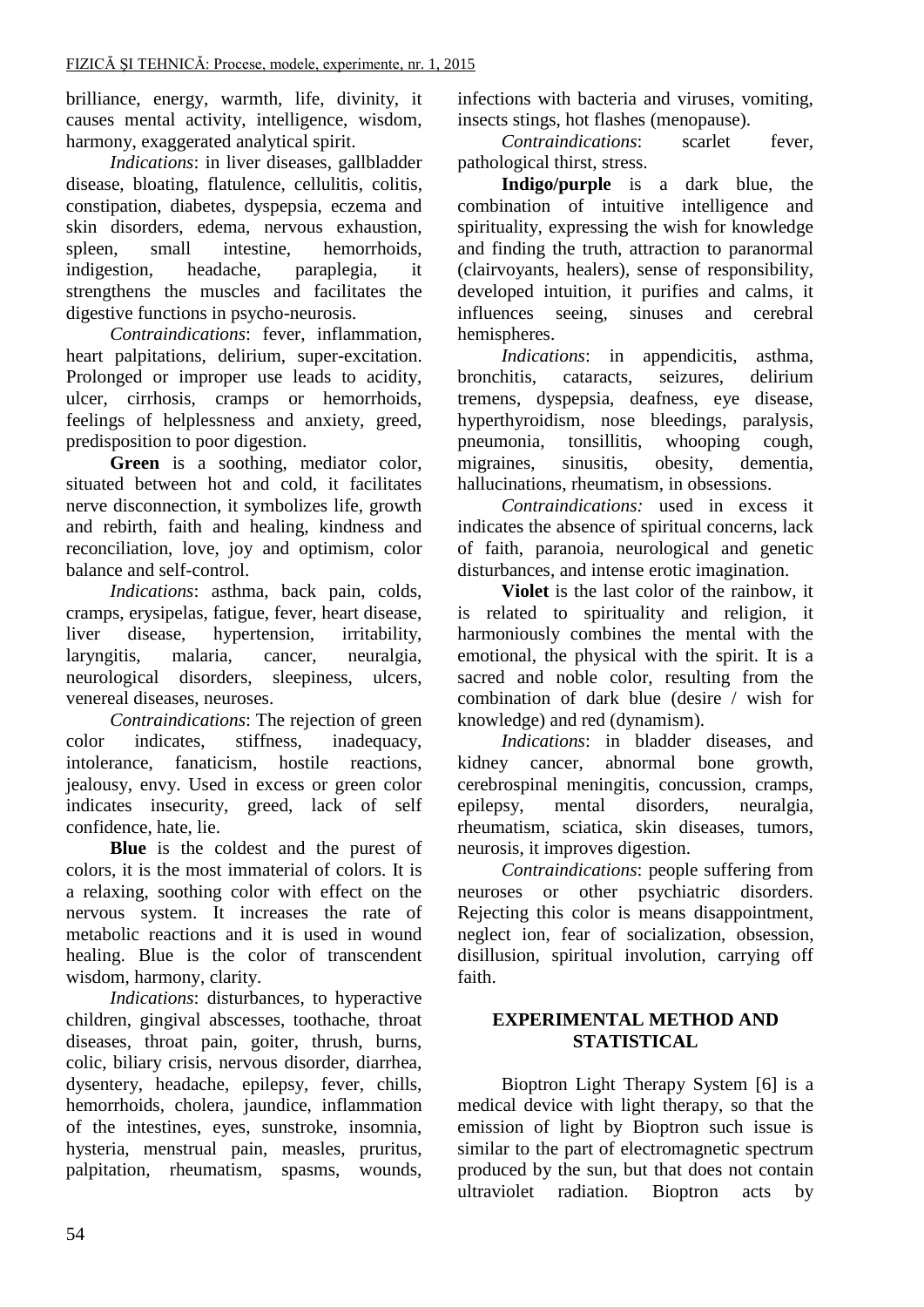supporting the regeneration capacity and balancing the body and helps the body to activate its own healing potential. Since its coming into tissues, the solar energy helps the bio stimulation process, stimulating several biological processes from the body in a positive way which thus improves body functions.

Bioptron provides a new and effective treatment, easy to use, which can be used in medical institutions, at home or within sports centers and postoperative recovery centers with no known side effects, has a short duration of treatment.

Bioptron has many / multiple applications in medicine, including: wound and tissue healing; in rheumatology, it improves the sleep; in sports medicine, it allows quick rehabilitation of muscles and joints system; it is the treatment for contusions, dislocations, tension, spasms, cuts, bruises; it is also applied in physical therapy and rehabilitation.

Bioptron has the following characteristics:

*Polarization*: it uses polarized light, there are oscillating waves in parallel planes where the emitted light reaches a stage of polarization of 95%, which increases the high degree of penetration. No UV rays or significant heat are emitted.

*Polychromatic:* the light is a polychromatic one, it does not contain a single wavelength (the laser) but several wavelengths both from the visible and the infrared field, the wavelength is between 480 nm-3400 nm, it does not contain ultraviolet radiation.

*Incoherence*: contrary to laser light, Bioptron light is incoherent; it denotes that the beams are not synchronized.

*Low Energy*: the light has a low energy density, with positive Bio stimulators effects and stimulates various biological processes throughout the body.

If Bioptron Light Therapy device is oriented perpendicular to the skin surface, the energy contained in the emitted light penetrates the skin tissues and stimulates the amelioration of biological reactions that help to improve skin appearance and structure [7-13].

Bioptron therapeutic devices use 7 colors (red, blue, yellow, green, orange, indigo, violet), with 5 focal points (energy supply,

power and endurance, skin and body tissues, metabolism, start from inside), which are based on the principle of stimulating the chakras including the benefits of light. This therapy has been accepted as a new form of treatment in prevention, therapy and regeneration of the human body.



Fig. 3. System bioptron light and colored filters

Every year, millions of people worldwide suffer from diseases and injuries. Only in Europe:

- 60 million people suffer from trauma

- 1 of 5 adults suffers from chronic pain

- 100 million people suffer from muscle and joint pain

- 100 million people are affected by arthritis or rheumatism

- 67 million people suffer from back pain in the lumbar and the upper area

- 4 million people suffer from wounds

- 12 million people suffer from TAS (seasonal affective disorder).

The standard treatment for these medical conditions is that of the medicines (allopathic medication) which have many potential side effects including: heart problems, liver problems, kidney problems, digestive problems, diarrhea, allergic reactions, nausea, dizziness. Some of the most effective ways to avoid medication side effects are the alternative and complementary therapies.

The successful use of light in medicine has a long history and even ancient civilizations-the Greeks, Egyptians, Arabs, understood the importance of light on health and its curative effects on humans. There is no life without light, because light is the main source of life and energy. Scientifically and medically it was turned out that many diseases and mental disorders are caused by the lack of light [14]. We spend 90% of time indoors without natural light, it is dangerous to our health and causes many diseases.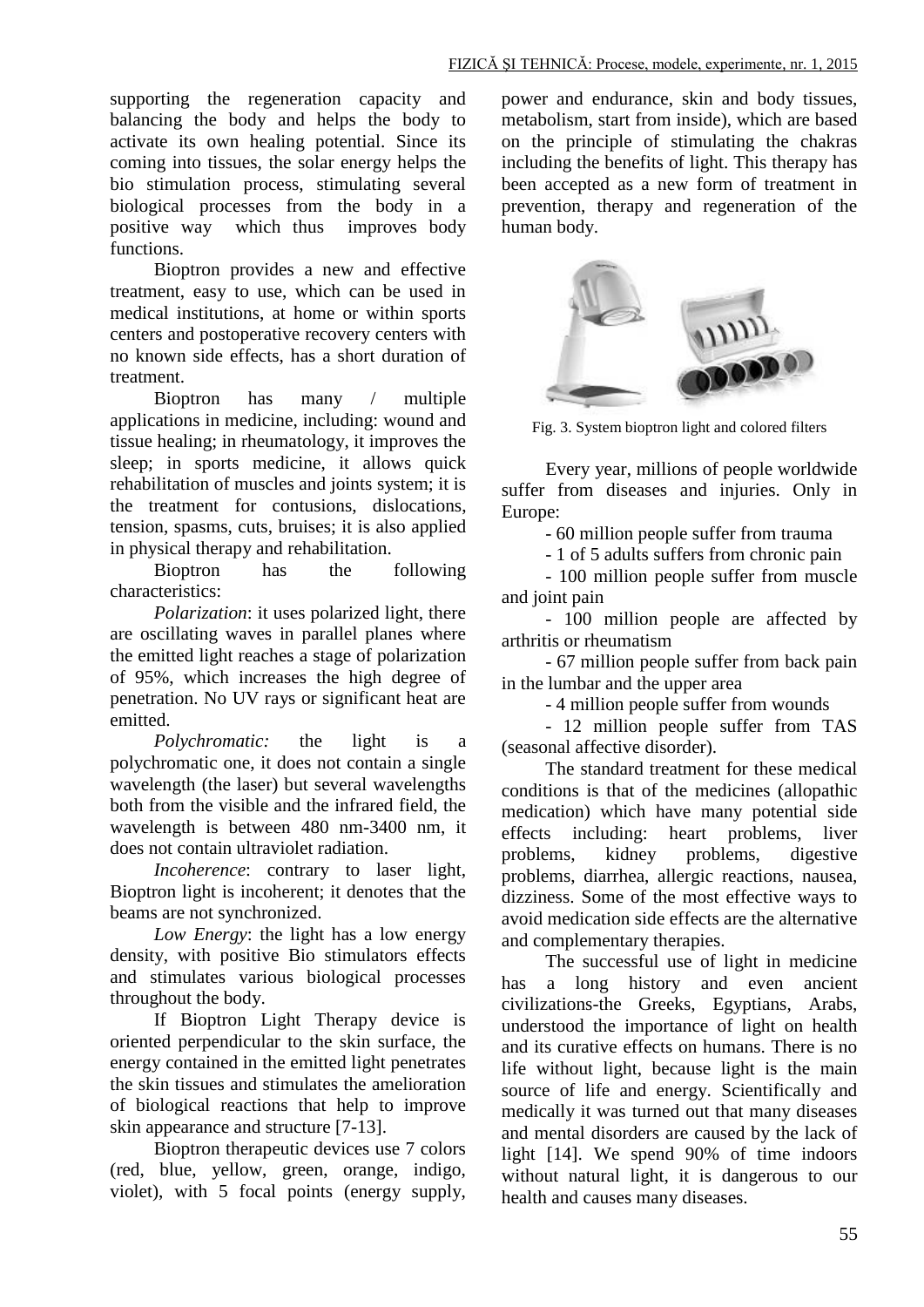"Heliotherapy" was the first therapy with natural light used as an efficient medical treatment in preventing and treating various medical conditions.

In 1903 dr. Niels Ryberg Finsen, Danish physician, won the Nobel Prize awarded for phototherapy, marking in this way the acceptance and use of light therapy in modern medicine.

In 1933, the Indian doctor Dinshah Ghadiali [15] published a treatise in which he states that diseases are caused by the preponderance or lack of color. Color Therapy has developed through the intensive research of D. Ghadiali, inventing and the chromo therapy device called Bioptron as well.

Several patients have received treatment with Bioptron polarized light and color therapy with Bioptron device to which color filters have been added for 10 days.

The patients were initially subjected to questions and depending on the severity of diseases or ailments were in particular treated by polarized light and color therapy for a more efficient healing. The study was conducted to evaluate the effect of polarized light and color

therapy in wound healing and to improve general health.

A polarized light source (Bioptron lamp) was used with the following feature: 400-3400 nm wavelengths, the degree of polarization > 95%, the specific density of the power of 40mW / cm2, the light energy per minute of  $2.4$  J /  $cm<sup>2</sup>$ .

Each patient has been daily treated for 10 days with polarized light for 10 minutes at a distance of 10 cm and with the colors of the color filters attached to the device depending on the disease. Some particular considerations of the study it have been followed for 10 days: the color of the lesion, the degree of epithelization, the degree of inflammation, the tissue scarring and the subjective feeling of the patient.

The following images illustrate some of the many cases we dealt with Bioptron light (the images are taken from the literature of specialty but they are carried out in collaboration with people consulted by medical devices that are based on specialized medical training).



Fig. 4. Evolution of burns before and after application of the therapy

It can be noticed in Fig. 4 that the use of Bioptron light helps to heal and regenerate the damaged tissues, in this case a burn on the left hand, the color becomes lighter and the wound cleans and closes, reaching a total healing of the burn (because the wound was in medium

healing phase) and the patient's subjective feeling is very good.

Fig. 5 shows how the wound in the end stage begins to heal, and the color of the foot and of the lesion changes and the degree of inflammation decreases.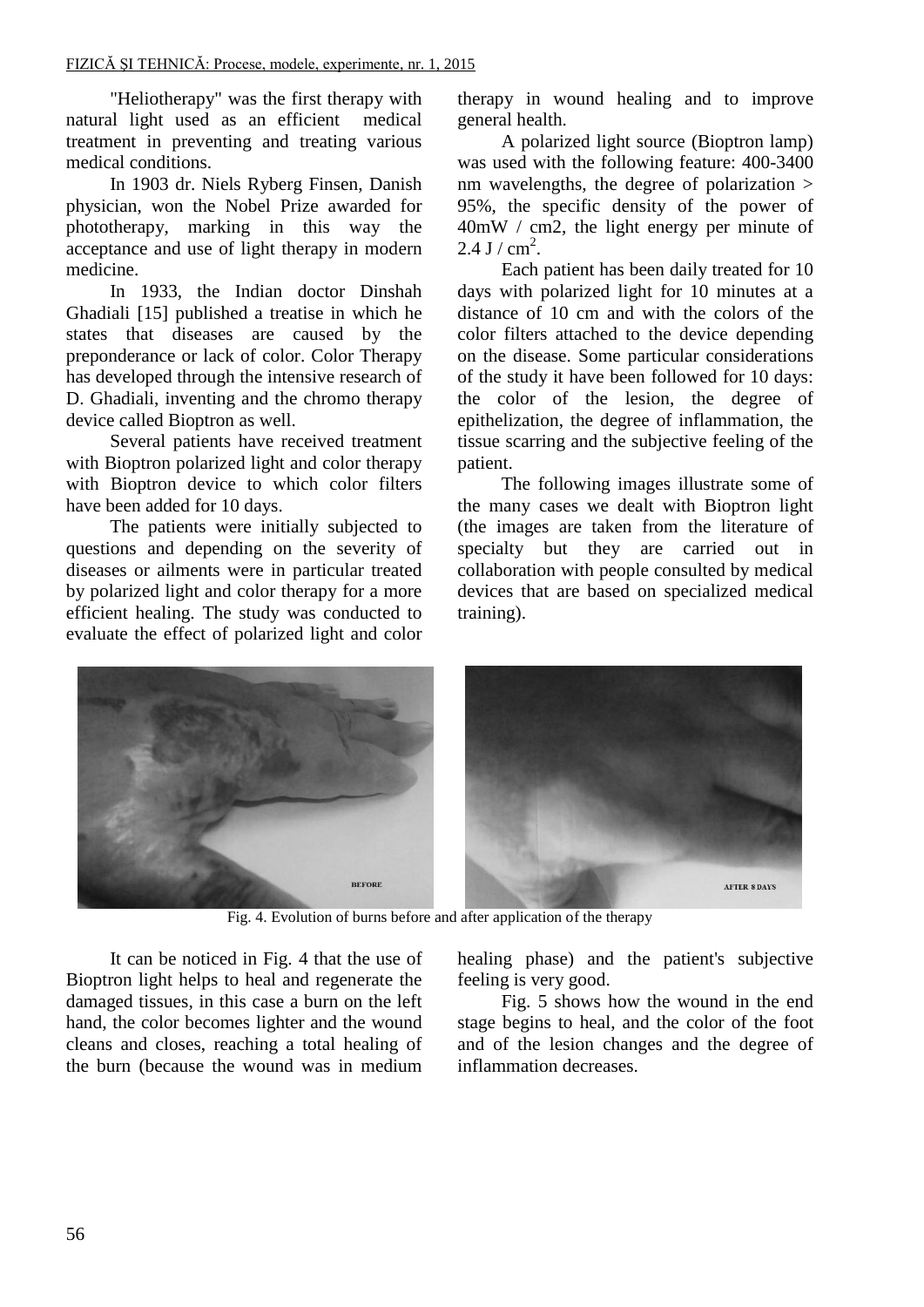

Fig. 5. Stage of a varicose ulcer before and after use of Bioptron light



Fig. 6. Stage of a diabetic ulcer before and after light therapy

Be noticed in Fig. 6 how the wound in the initial stage has an abundant leak, it begins to heal, the ulceration stops, it clots, the lesion

changes in color, and the subjective analysis of the patient is good.



Fig. 7. Dermatological Status (Lichen Planus) before and after therapy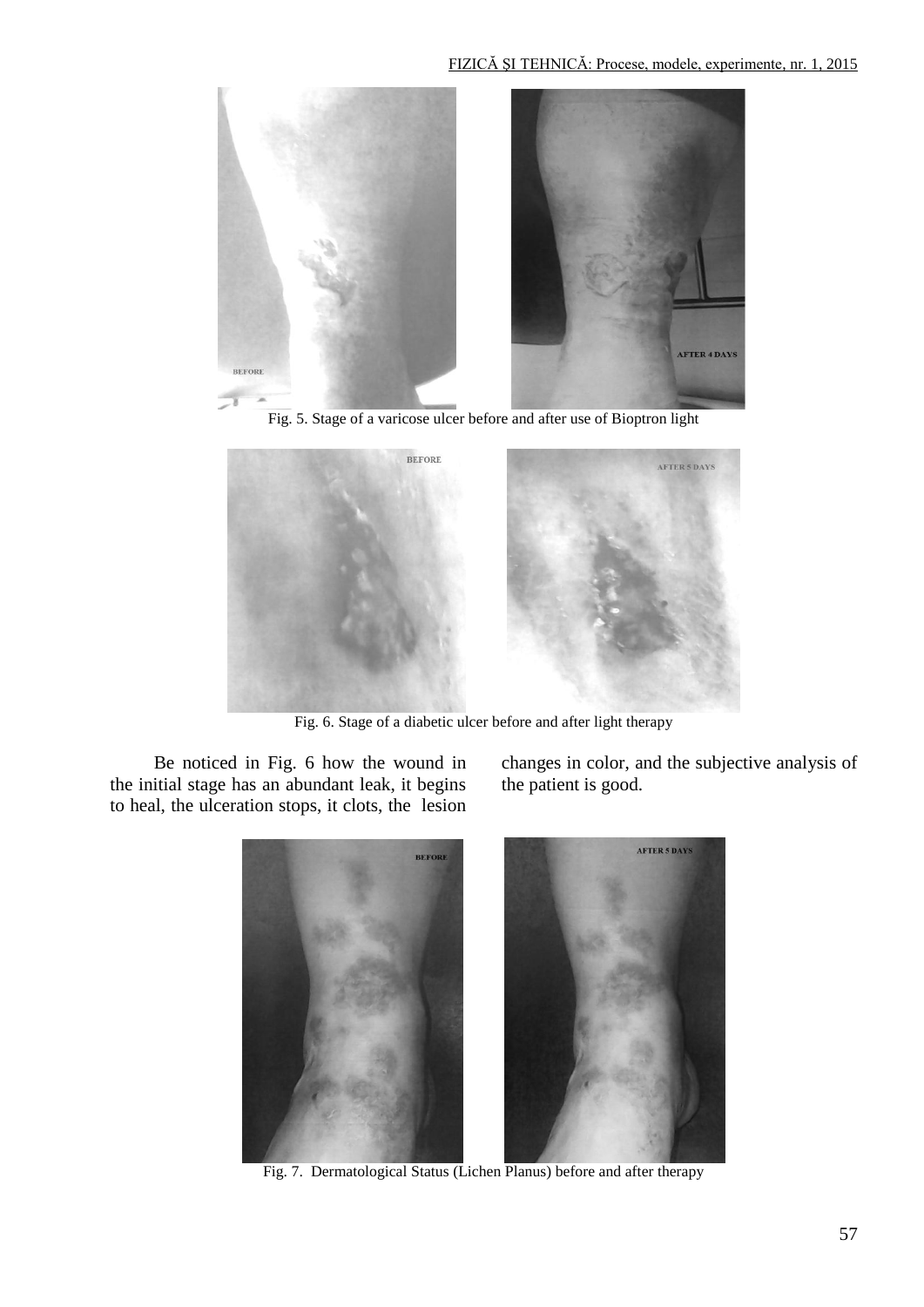From Fig. 7 it is seen how a dermatological disease such as lichen plant which is an autoimmune disease may improve in a few sessions of therapy with light,the stains and the leg color change, the stains appear smaller and less pronounced, the degree of epithellization is pronounced and the patient's subjective analysis is favorable for treatment.

In all 4 cases and in other cases that were treated with Bioptron polarized light and with the color therapy there was a favorable change of all private considerations (color lesion, the degree of epithellization, the degree of inflammation, the scar tissue and the patient's subjective feeling), which proves the efficiency of the action of the light in treating the disease. After the treatment of various diseases to people who have undergone therapy with Bioptron polarized light were asked to express their opinions and to writes down their own subjective observations about this treatment. Thus we have:

- The Patient with lombosciatics and bursitis: "The amelioration of the back pain after the first 4 sessions, I found out after 10 days that the pain disappeared and the general state of health improved."

- The Patients with spondylitis and osteoarthritis: "The pain from the inter vertebral joints ceased - 2 lombosciatics joints, two coxo-femoral joints, after 22 sessions 3 week."

- The Patient with rheumatic and hyperthyroidism "The pain alleviated, the choking sensation and cardiac arrhythmia disappeared, I found out increased mobility of joints."

A 79-year-old patient with osteoarthritis, deforming arthritis, allergy,

sinusitis and digestive problems: "After 6 sessions, choking sensation and knee pain disappeared, bloating, arthritis ameliorated, I sleep better."

**-** The Patient with gonarthrosis, gastritis and cervical spondylosis "After 9 sessions, the pain and bloating disappeared, knees gained a good mobility,the swellings especially at the right knee disappeared I can climb up and down the stairs more easily."

- The patient with bilateral medium hearing loss, right frontal sinusitis, arthritis, post fracture left wrist, "I have benefited of treatment with Bioptron polarized light, in all diseases for 10 days. I mention that the relief of symptoms after following the treatment with Bioptron is not a self-suggestion but a reality. "

Unlike Light Therapy, Color Therapy programs, the colors obtained by attaching the Bioptron color filter device is applied to acupuncture points, acupuncture meridians segments, areas of energy, reflex areas. Using the seven colors of the spectrum, Color Therapy helps to the stimulation of the body's healing process.

A statistical study was performed on 37 patients (female and male) aged 40-77 years, who responded to the questionnaire on medical issues, including the most diseases.

| Nr. | Ages          | No. sex | No. sex |
|-----|---------------|---------|---------|
|     |               | female  | male    |
|     | $40-50$ years |         |         |
| っ   | $51-60$ years | 13      |         |
|     | $61-70$ years |         |         |
|     | $71-77$ years |         |         |

Table 2. Categories of age on the 2 sexes

| Ages      | Number of people |              |          |         |              |              |            |
|-----------|------------------|--------------|----------|---------|--------------|--------------|------------|
|           | Rheum            | Cardiovascu  | Overweig | Low     | Allergy/     | Dermatologic | <b>TAS</b> |
|           | a-tism           | lar diseases | ht       | immunit | Respiratory  | al diseases  |            |
|           |                  |              |          |         | deficiencies |              |            |
| $40 - 50$ |                  |              |          |         |              |              |            |
| $51-60$   | 14               | 13           | 12       |         |              |              |            |
| 61-70     |                  |              |          |         |              |              |            |
| $71 - 77$ |                  |              |          |         |              |              |            |

Table 3. Incidence of disease among respondents according to age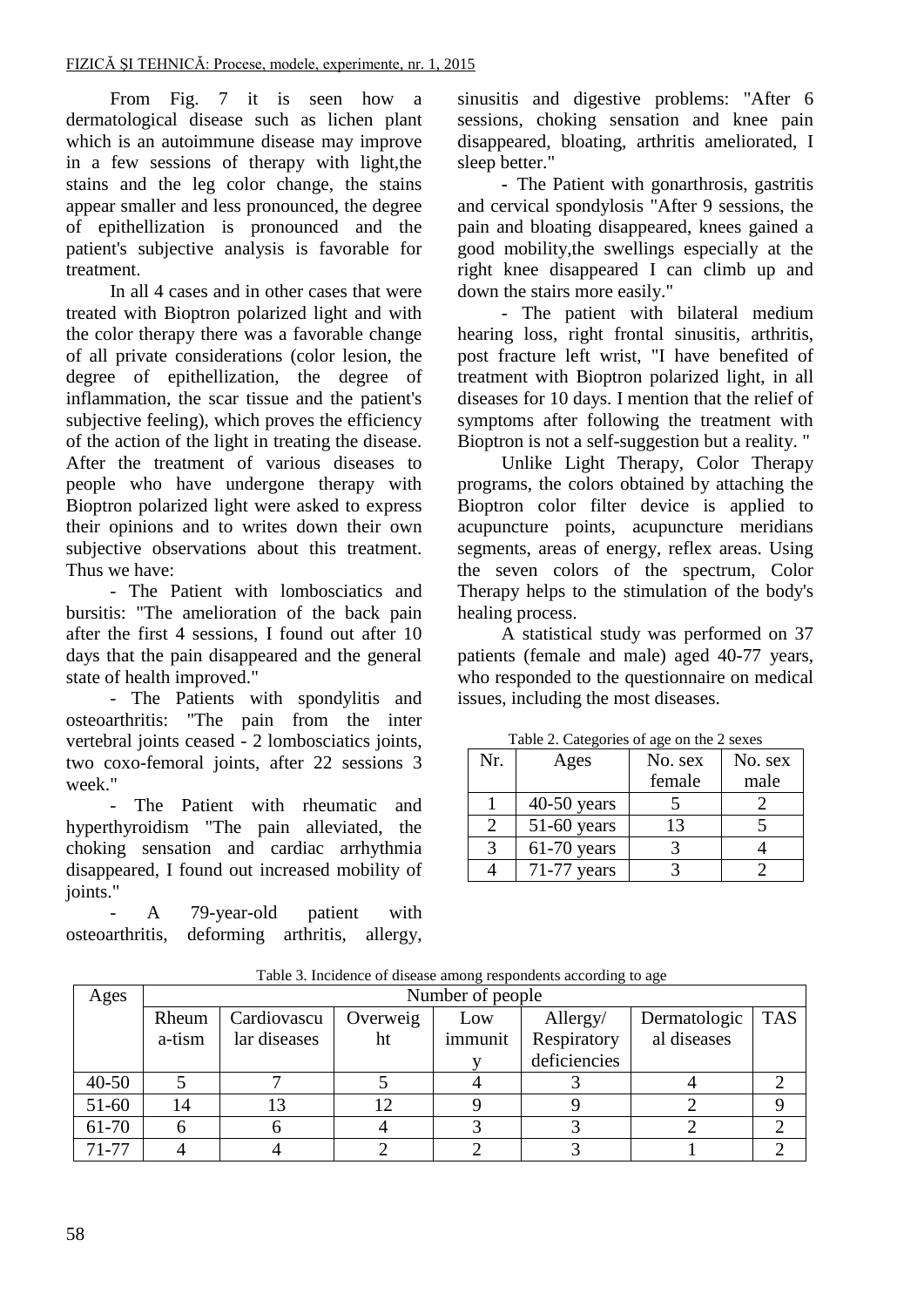As shown in Table 2 and 3, most affordable and most vulnerable is the age of 3, most of women suffering from rheumatism in large proportions having cardiovascular disease and overweight.

Performing a statistical calculation based on the data presented in Table 4, we calculated the percentage for each color (Table 5).

| Nr.            | <b>Diseases</b>    | Problems / Symptoms         | Duration       | Number of                | Cromotherapy           |
|----------------|--------------------|-----------------------------|----------------|--------------------------|------------------------|
|                |                    |                             | of             | sessions                 |                        |
|                |                    |                             | treatmen       |                          |                        |
|                |                    |                             | t              |                          |                        |
| $\mathbf{1}$   | <b>Burns</b>       | Pain, bleeding              | $4 - 10$       | 2 times per              | blue $(4 \text{ min})$ |
|                |                    |                             | minutes        | day                      | orange (4 min)         |
| $\overline{2}$ | Ulcerative         | Bleeding, pain              | $4 - 6$        | $\overline{2}$ times per | yellow (4 min)         |
|                | Thrombophlebitis   |                             | minutes        | day                      | green(4 min)           |
| 3              | Leg ulcers         | Bleeding, pain              | $2 - 8$        | 2 times per              | violet (5 min)         |
|                |                    |                             | minutes        | day                      | yellow (1 min)         |
| $\overline{4}$ | Rheumatoid         | Pain / swelling / stiffness | $4 - 10$       | 2 times per              | red(5 min)             |
|                | Arthritis          | in joints                   | minutes        | day                      | blue $(1 \text{ min})$ |
| 5              | Allergies          | Redness, itching            | $\overline{4}$ | 2-3 times                | orange (4 min)         |
|                |                    |                             | minutes        | per day                  |                        |
| 6              | Respiratory        | Cold, cold, cough, sore     | $6 - 8$        | 2-3 times                | blue (6 min)           |
|                | deficiencies       | throat, sinusitis           | minutes        | per day                  | green(3 min)           |
|                |                    |                             |                |                          | red(1 min)             |
| $\overline{7}$ | Seasonal affective | Bad mood, increased         | $15 - 20$      | 1 time per               | orange (5 min)         |
|                | disorder           | sleep, severe fatigue,      | minutes        | day,                     | purple (1 min)         |
|                |                    | increased appetite,         |                | morning                  | violet (4 min)         |
|                |                    | weight gain, unhappiness    |                |                          | yellow (4 min)         |
| 8              | Cardiovascular     | Hypertension, angina        | $6 - 10$       | 2-3 times                | blue $(6 \text{ min})$ |
|                | disease            | pectoris, arrhythmia,       | minutes        | per day                  | yellow (6 min)         |
|                |                    | heart failure               |                |                          | green (6 min)          |
|                |                    |                             |                |                          |                        |
| 9              | Dermatological     | Acne, psoriasis, eczema,    | $4 - 10$       | 2 times per              | yellow (4 min)         |
|                |                    | dermatitis, erythematous    | minutes        | day                      | blue $(4 \text{ min})$ |
|                |                    | lupus                       |                |                          | orange (4 min)         |
| 10             | Overweight         | Cellulite, diabetes,        | $6 - 10$       | 2 times per              | green(6 min)           |
|                |                    | osteoporosis, tired legs    | minutes        | day                      | yellow (6 min)         |
|                |                    |                             |                |                          | blue $(6 \text{ min})$ |
|                |                    |                             |                |                          | orange (4 min)         |
| 11             | Digestive          | Constipation, gastritis,    | 6              | 2 times per              | yellow (6 min)         |
|                | problems           | gastric ulcer               | minutes        | day                      | violet (2 min)         |
|                |                    |                             |                |                          | green(4 min)           |
| 12             | <b>Back Pain</b>   | Lombosciatics, lumbar       | $6 - 8$        | 2 times per              | purple (6 min)         |
|                |                    | spondylosis / cervical      | minutes        | day                      | orange (1 min)         |
|                |                    |                             |                |                          | blue $(6 \text{ min})$ |
| 13             | Traumatisms        |                             | $4 - 6$        | 2 times per              | orange (5 min)         |
|                |                    |                             | minutes        | day                      | purple (1 min)         |
|                |                    |                             |                |                          | blue $(4 \text{ min})$ |
|                |                    |                             |                |                          | yellow (6 min)         |

|  |  | Table 4. Application Guide polarized light and colors in different conditions |
|--|--|-------------------------------------------------------------------------------|
|--|--|-------------------------------------------------------------------------------|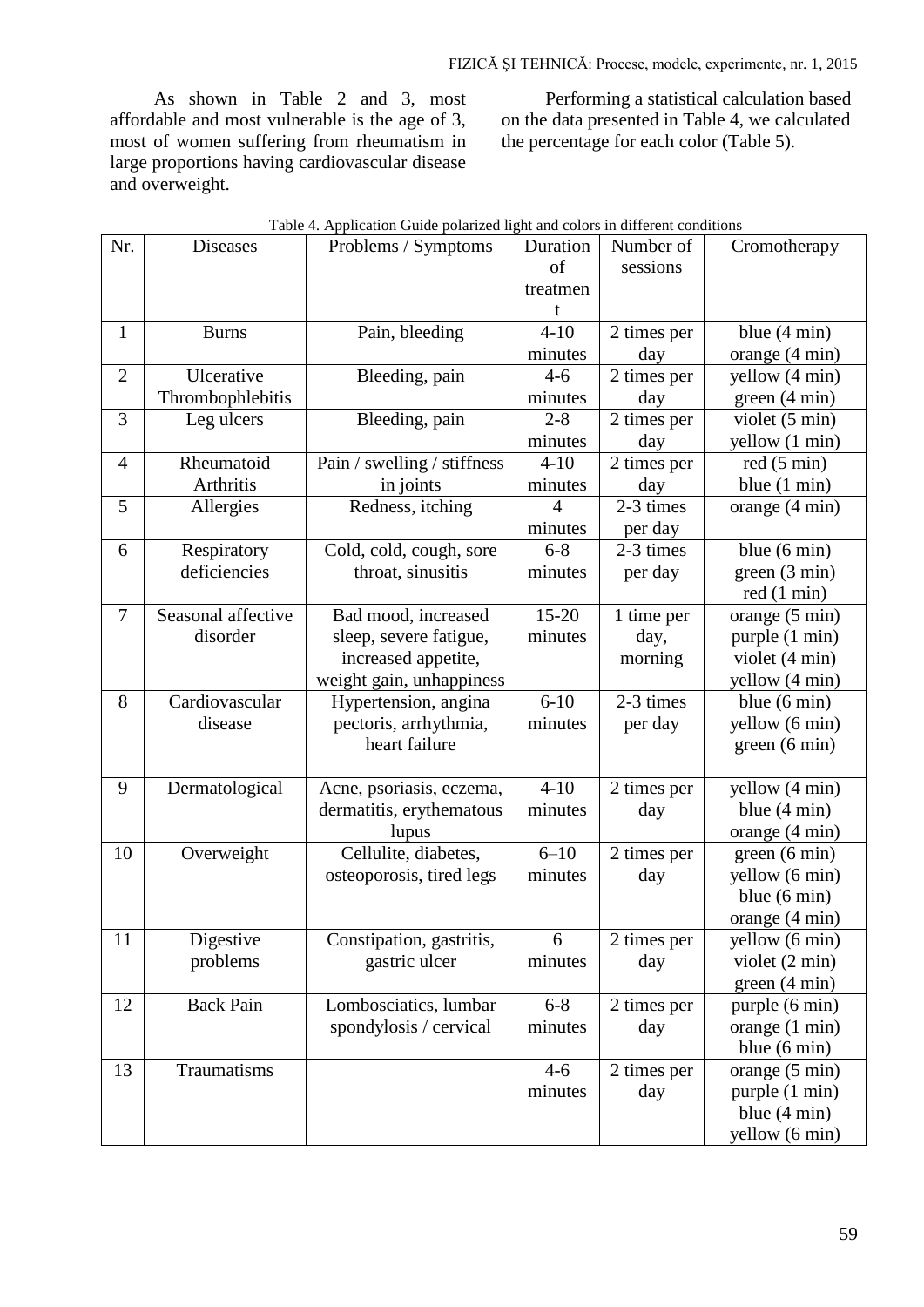### FIZICĂ ŞI TEHNICĂ: Procese, modele, experimente, nr. 1, 2015

| No. | Color  | Percentage (%) |
|-----|--------|----------------|
|     | Red    | 15.38          |
|     | Orange | 53.84          |
|     | Yellow | 61.53          |
|     | Green  | 38.46          |
|     | Blue   | 61.53          |
|     | Indigo | 23.07          |
|     | Violet | 23.07          |

Table 5. Percentage of each color in relation to the number of diseases under discussion



Fig. 8. Percentage of each color in relation to the number of diseases

As shown in Table 5 and Fig. 8 the largest share of the use of color in the treatment of many diseases is yellow and blue. The color blue is a good antiseptic and anti-inflammatory commonly used in wounds healing and not only, it can be used in combination with other colors. It is equally used in normal and correct functioning of human body and is yellow which may be also associated with other colors in treating various diseases.

In Fig. 9 it is found the large numbers of people suffering from rheumatic diseases, mainly cardiovascular disease and overweight among people aged 51-60 years.



Fig. 9. Incidence of diseases according to age groups